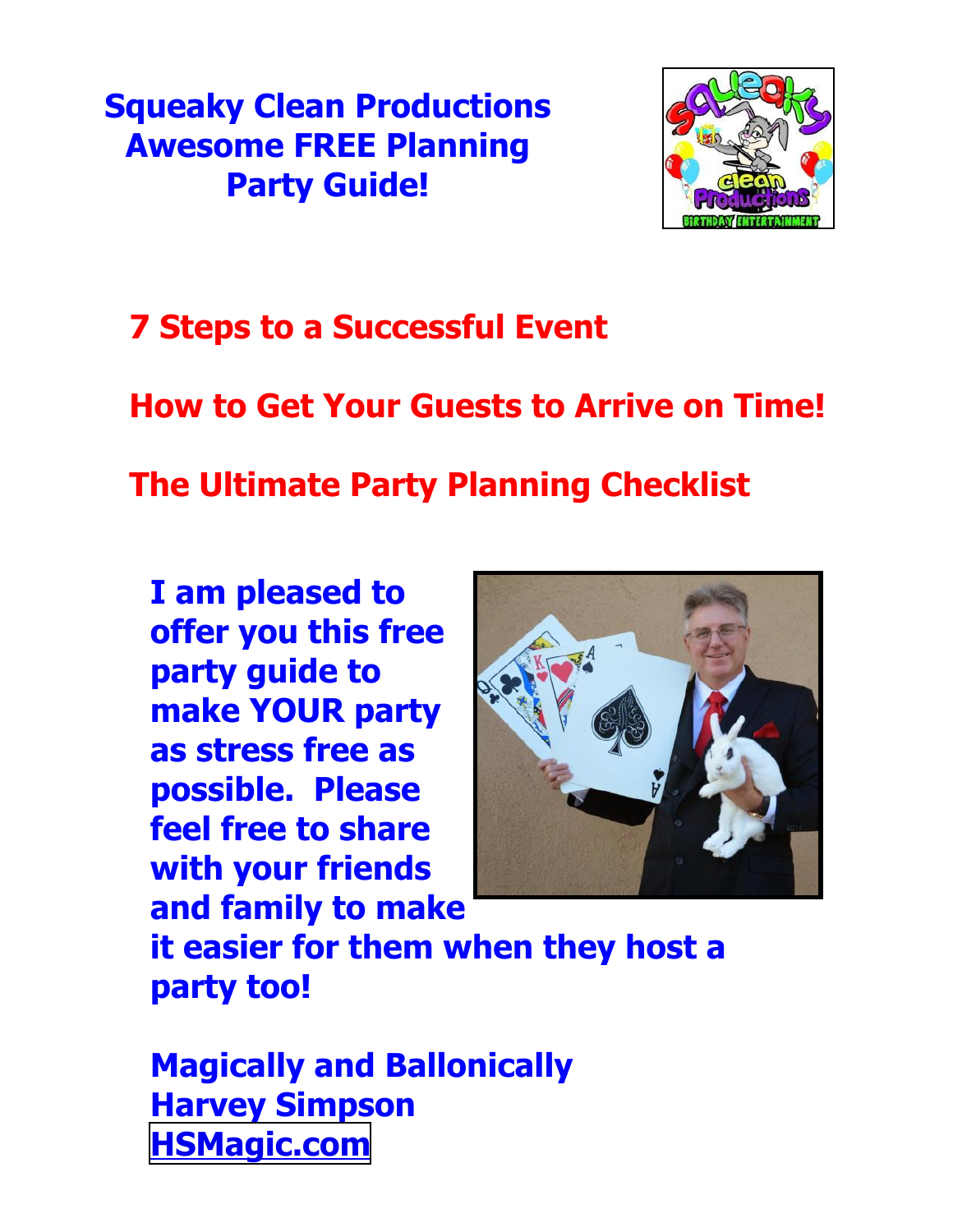## **Squeaky Clean Productions Awesome, FREE Planning Party Guide! (part 1 - 7 steps to a successful party!)**

#### **Step 1- Choose a Good Theme**

- a. Brainstorm Early
- b. Commercial vs. Non-commercial Themes
- c. Themes on Budget
- d. More Ideas

#### **Step 2- Choose a Date and a Place**

- a. Home vs. Outside Venue
- b. Ideas for Outside Sources
- c. The Time is Important

#### **Step 3- Plan the Party**

- a. Decorations
- b. Tips About Balloons
- c. Food Tips
- d. Games

#### **Step 4- Decide Who's Coming**

- a. How Many to Invite
- b. Invitations

#### **Step 5- Use Amazing Dana's Birthday Party Checklist**

#### **Step 6- Party Setup**

**Step 7- Enjoy the Big Day!**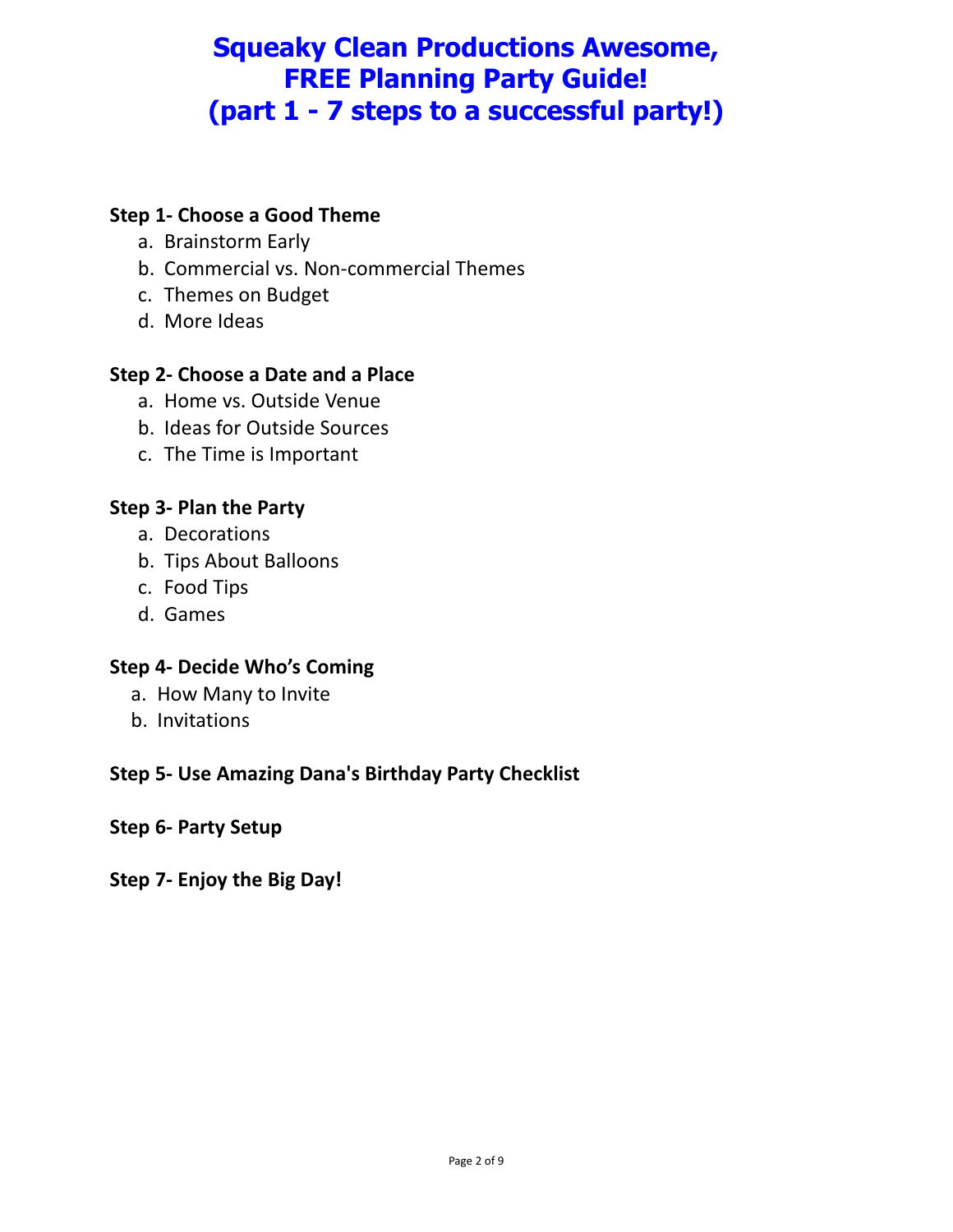## **Step 1 – Choose a Good Theme**

The best birthday parties always have a good theme! I've performed for a lot of birthday celebrations and believe me, the best gatherings have a theme. It can be simple or complex, it really doesn't matter, just make sure to have one. A theme will help make your event that much better and memorable.

#### **Brainstorm Early**

Start as early as three months prior to the party. Make it fun. Brainstorm ideas with your child and come up with something everyone will enjoy. You can go with a commercial theme or a noncommercial theme.

#### **Commercial vs. Non-Commercial Themes**

The advantages of a commercial theme are that you can piggy-back off an established kid's favorite character and it's easy to find accessories, but it can get costly. The non-commercial requires a little more creativity, but it will help if you have a tight budget.

#### **Themes on a Budget**

Here are some great non-commercial themes that cost very little to put together:

- " **Treasure Island -** Ahoy, matey! If your birthday boy or girl likes treasure hunting, pirates or adventures on the high seas, why not plan a birthday party around that? You could use custom eye patches and temporary tattoos. and then you can have kids make and decorate pirate hats. A treasure hunt is the perfect addition to this theme.
- $\forall$  **Fiesta** Go with red, green and white colors, turn on some music and let the kids dance their hearts out!
- " **Safari -** Turn your backyard into a jungle with a safari-themed birthday party! Greens, yellows and browns will work well for safari decorations. Any and all stuffed monkeys, tigers, lions or other jungle creatures that the guest of honor owns could work well as additional decoration here and there. Plastic safari hats, binoculars, magnifying glasses and butterfly nets can also come in handy for creating a true safari setting. Trail mix, gummy worms and bug juice can be the snack combination of choice for the famished explorers. For girls you could have a butterfly hunt by making and hiding them around the house.

Here are more ideas of possible themes for your child's party:

#### **Toddlers**

| Lady Bug               | <b>Teletubbies</b>      | <b>Pretend Slumber Party</b> |
|------------------------|-------------------------|------------------------------|
| <b>Preschoolers</b>    |                         |                              |
| <b>Flower Power</b>    | Dinosaur Party          | <b>Talent Show</b>           |
| Carnival Party         | <b>Bubble Party</b>     | <b>Box Party</b>             |
| <b>School Aged</b>     |                         |                              |
| <b>Sleepover Party</b> | <b>Fairy Tale Party</b> | <b>Twister Party</b>         |
| <b>Space Party</b>     | Kid's Cooking Party     | <b>Craft Party</b>           |
| <b>Tweens</b>          |                         |                              |
| <b>Talent Show</b>     | <b>Roller Skating</b>   | Splash Party                 |
| Dance Party            | Sports                  | Paint Ball                   |
|                        |                         |                              |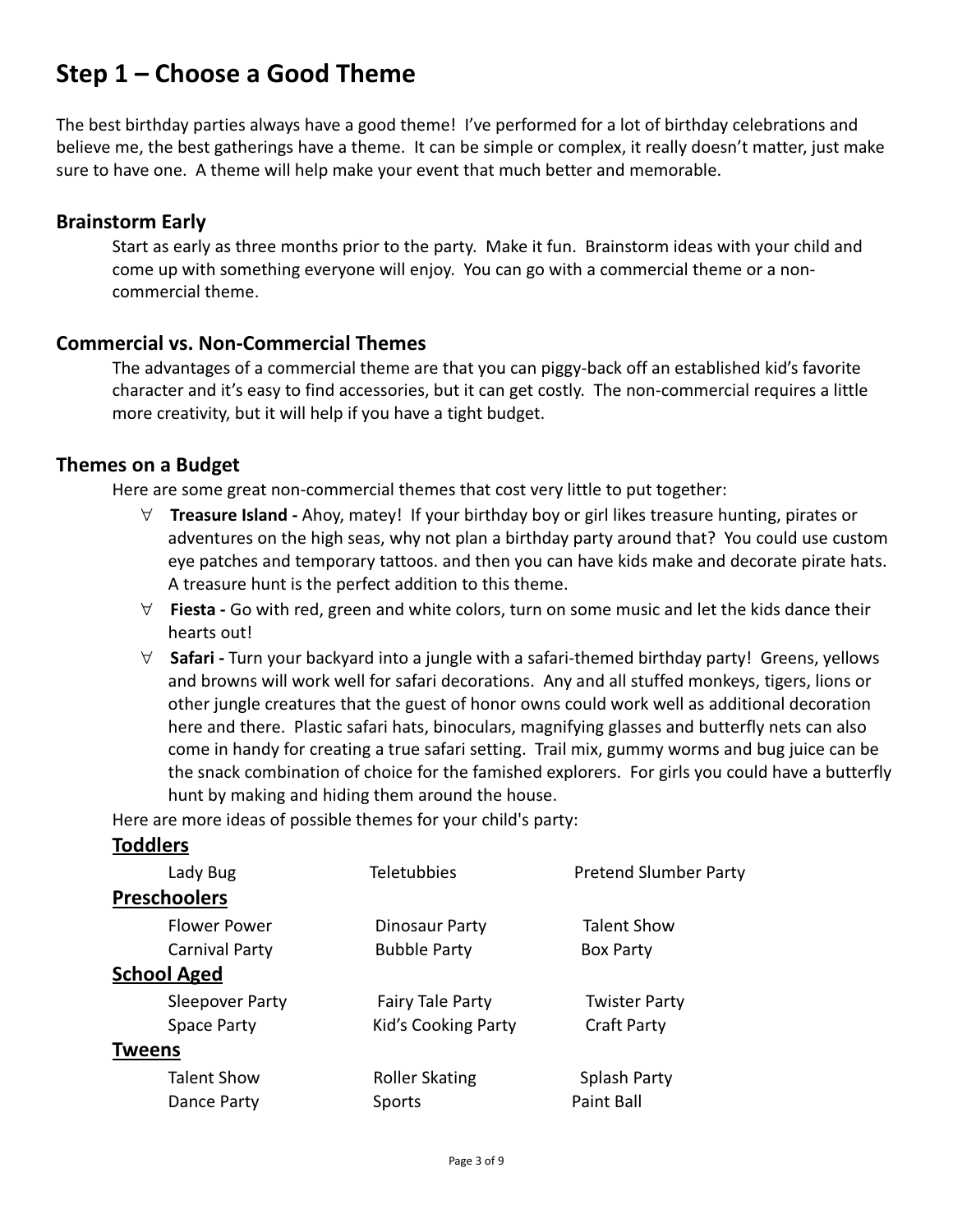## **Step 2-Choose a Date and a Place**

The sooner you start, the better for selecting when and where to have the party. If you wait too long you could find yourself competing with other birthday parties and if you want to have the event at an outside source, you might not be able to secure the location.

#### **Home vs. Outside Venue**

If you're on a tight budget then the home is the best place to have the party. Below are some advantages and disadvantages for having an in-home party.

| <b>Advantages</b>         | <b>Disadvantages</b>                      |  |
|---------------------------|-------------------------------------------|--|
| Saves Money               | <b>Space Limitation for Smaller Homes</b> |  |
| Convenient                | More Cleaning on the Front End            |  |
| Can Set Up Early          | More Cleaning After the Party             |  |
| Most Needed Items in Home |                                           |  |

Using an Outside Venue has Advantages and Disadvantages as well.

| Advantages |
|------------|
|------------|

No Cleaning Before the Party Can be Expensive Fun Atmosphere **Large Crowds Possible** Work with Professionals Simple

**Disadvantages** 

Clean Up After the Party is a Snap Inconvenient (if you forget something)

### **Ideas for Outside Venues in the So Cal Area**

Griffith Park Underwood Family Farm in Moorpark Travel Town Any Local Park

### **Time is Important**

Although your invitations should say the party starts on the hour or half-hour, it's best to actually start your party 15 minutes later. If you're planning to feed everyone then have it around lunch or dinner time. If you don't want to feed the attendees, then have the party mid-morning or mid-afternoon.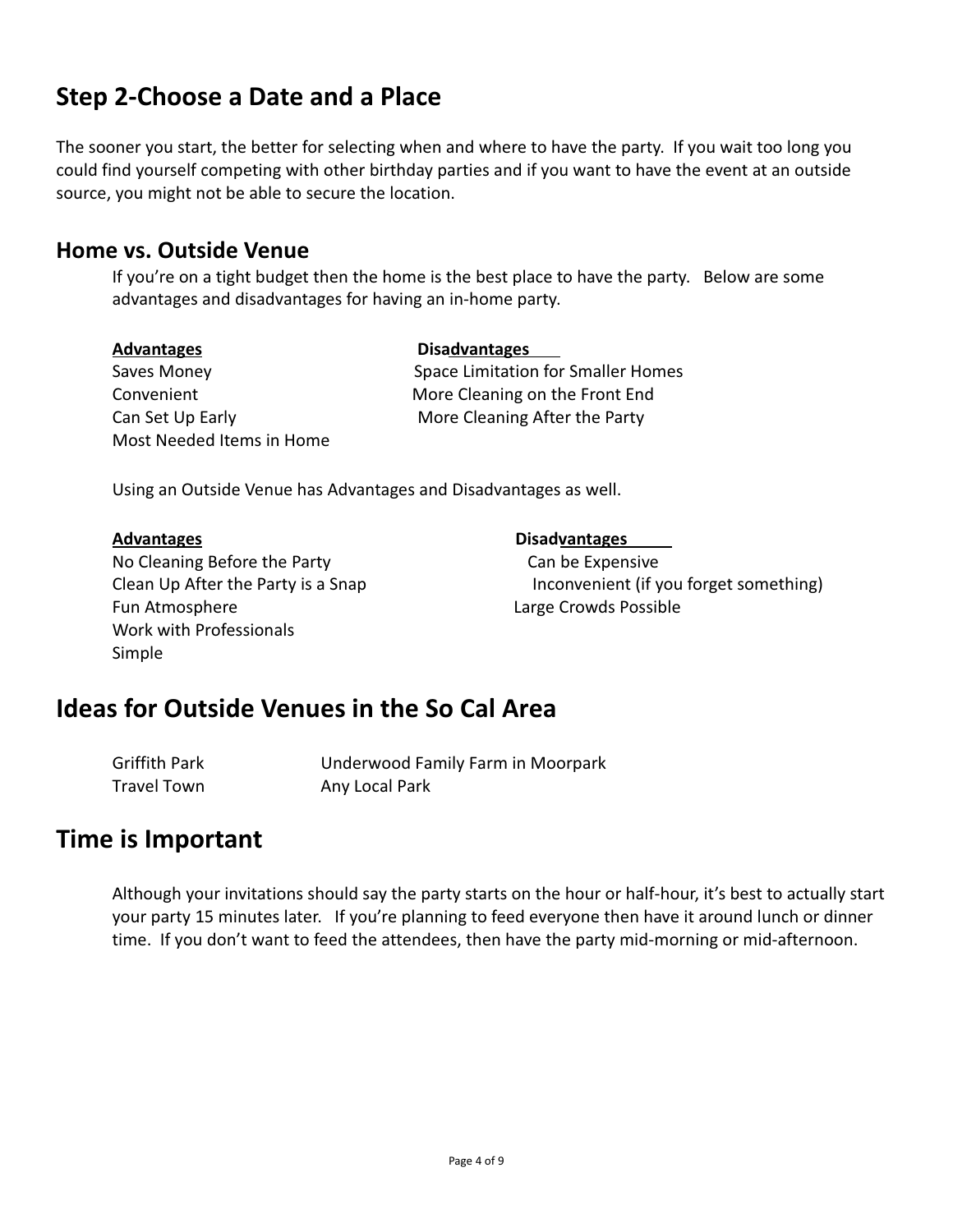## **Step 3 - Plan the Party**

One of the biggest mistakes we make is over-planning of activities. Too many games and a stringent schedule can stifle children and prevent them from using their own creativity to have fun. Kids always find a way to entertain themselves...so plan the activities, but give yourself a break and don't over-plan.

### **Decorations**

Here are some ways you can add a festive atmosphere to your party:

- " **Streamers –** This is one of the least expensive ways to decorate.
- " **Balloons –** These can be attached to a mailbox or a sign outside to let guests know where to find the party. They make great decorations and kids love to take them home. And while we are on the subject...

#### **A Few Tips about Balloons**

Here are some things to consider when you are shopping for balloons:

- For best results, always have a professional inflate the balloons with helium. It's best to have a party store handle it. Some stores offer treated balloons that will hold the helium longer.
- Always pick up your balloons the day of the party! The fresher they are the better. DON'T PICK THEM UP THE DAY BEFORE OR THEY WILL DEFLATE!
- Keep your balloons indoors until it's time to decorate. Balloons can lose their shine or even pop if they're put outside too soon.
- Ask the store to use a separate string to tie off the strings holding the balloons as close to the balloons as possible. This will save you from having to untangle them.
- Always make sure each Mylar or "Foil" balloon is individually tied with an approved weight. If you having the balloons inflated for you, the party store MUST supply and tie the weights.

### **Food Tips**

Some simple ways to feed those hungry mouths:

- Serve cupcakes if you want to save yourself the hassle of sloppy cake cutting. They are easy to serve and eat! (And sooooo much more hygienic when it comes time to blow out the candles!)
- To simplify things, it's best to have bottled water or juice boxes in a cooler. The fewer plates, cups, utensils, forks, spoons, etc., the better.
- Pizzas with a side of carrots or grapes are perfect foods for children. Hot dogs can be fun as well: just cut them along the sides to make arms and legs, and boil. The hot dog will turn into a person! Decorate with mustard or ketchup for eyes and mouth.

### **Games and Activities**

Here are some ideas to get your creative juices flowing:

- **Water Balloon Toss –** Make sure the parents know that their kids will be getting wet.
- **Balloon Relay Race –** Before the party, inflate about three balloons per child. Divide the guests into two teams. Each child runs to a predetermined point, sits on their balloon, pops it, and runs back to tag the next runner. The first team to pop one balloon per child wins the race.
- **Pin the Tail on the Dinosaur –** Why not update the classic game, and pin a tail on a dinosaur? Just draw the parts yourself
- And don't forget about the old standbys **Limbo, Simon Says, and Pin the Tail on the Donkey.**  They are classics for a reason.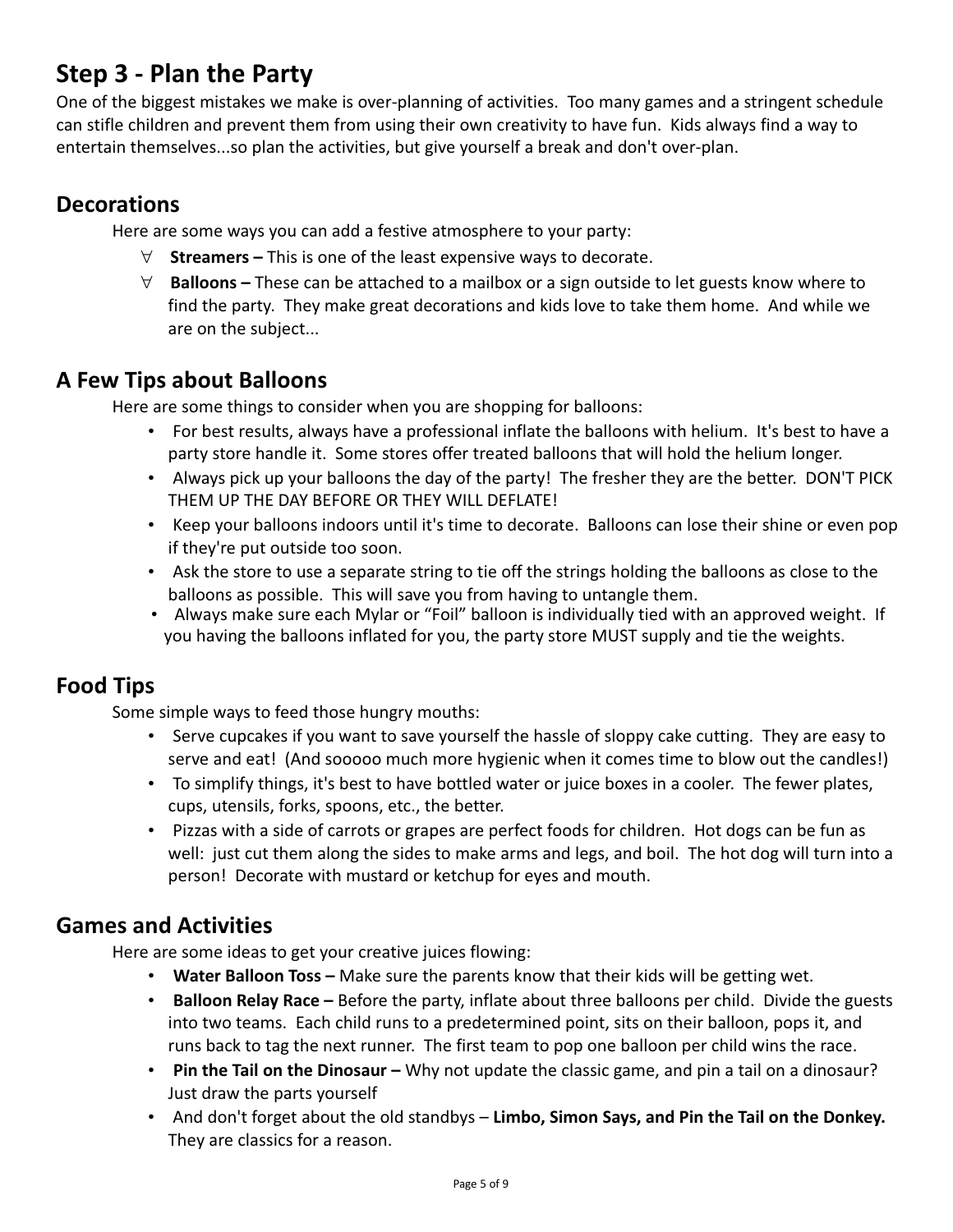## **Step 4-Decide Who's Coming**

#### **How Many to Invite**

On average, birthday parties range anywhere from 8 to 20 kids. You want to have a good turnout for your child's party, but you probably don't want a pack of rambunctious kids either..

A good rule of thumb is to expect 65-75% of the kids invited to attend the party. In other words, if you invite 20 children, on average, around 15 will show up. It's also possible that everyone will be there, so be prepared! Make sure everyone RSVPs. The sooner you get the invitations out the more likely you are to have a good showing (See *The Ultimate Party List* below).

#### **Invitations**

You can purchase all sorts of invitations locally or online, or you can make your own. Evite.com is a great online serice that will allow you to design your own invitations. It's quick, easy, and very efficient.

## **Step 5- Use "The Ultimate Party List" Party Checklist**

The best way to climb a mountain is one step at a time. This is true with any large task that you take on…and planning a birthday party is no exception. Make sure to use *The Ultimate Party List*. The checklist is time-tested by hundreds of party planners, so use it! Start planning at least three months out.

Take care of the major things early, like choosing a location, planning entertainment, choosing a theme, etc. to avoid any last minute disappointments. Remember, your child only turns their particular age once. Proper planning will eliminate stress and allow you to enjoy the party.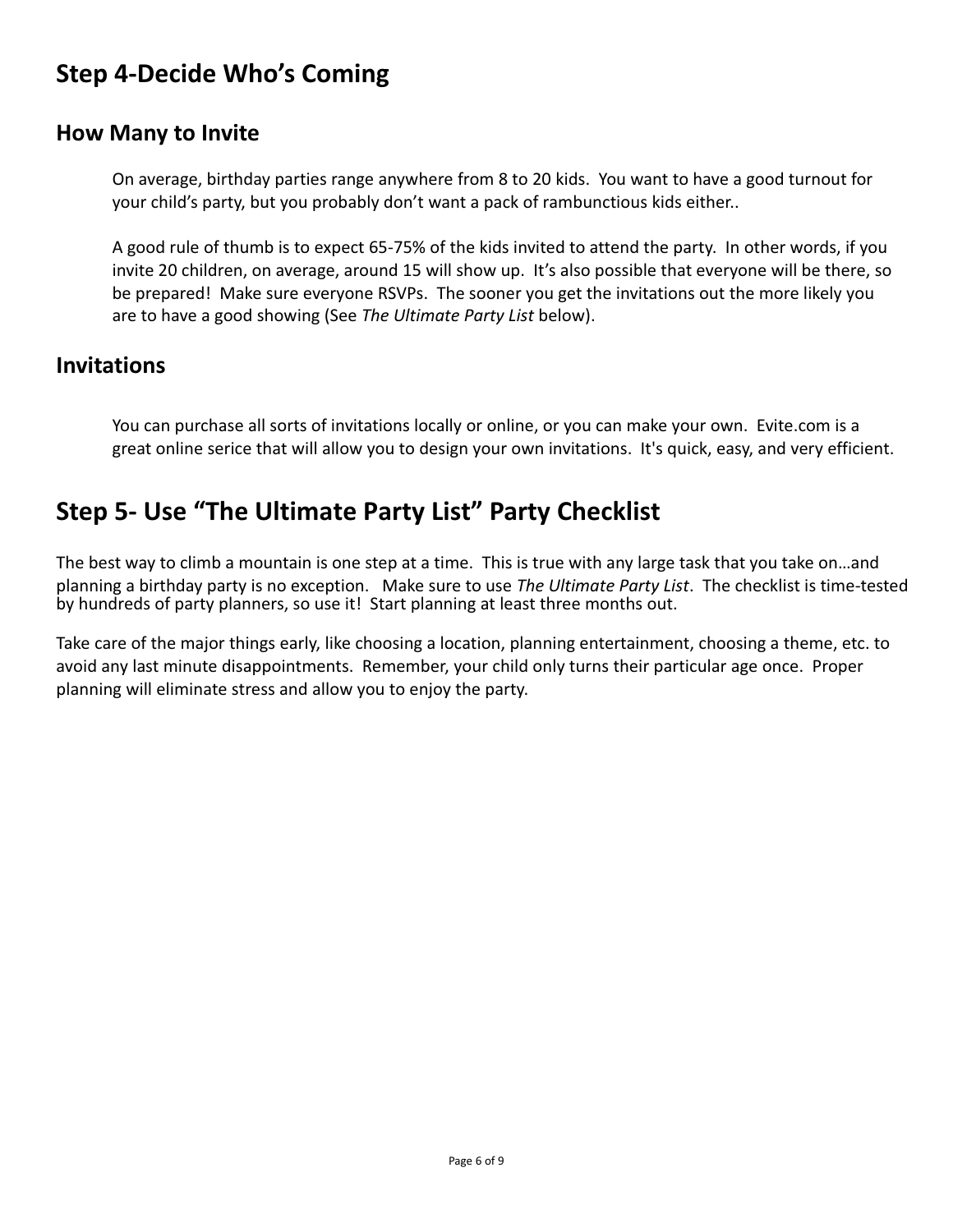## **Step 6- Party Setup**

If you followed my *The Ultimate Party List* then setup should be a whiz! Charge all video and digital cameras the night before. In addition, make sure all memory cards are clear of photos/videos. It wouldn't be a bad idea to have an extra memory card available as well. Ask friends to bring their cameras too. You don't want to miss any picture perfect moments.

Set up as much as possible the night before. This is a lot easier if you're having the party in your home. If you have decided to use an outside venue then you will need to check with the establishment to see how early you can arrive. Be sure to give yourself plenty of time.

#### **Step 7- Party Time!**

This is when all of your hard work pays off. If you've followed the check list then all you have to do is tie up some loose ends and have a ball! Put any signs and/or balloons in the yard to let attendees know the location of the party. Make it stand out!

Go ahead and get the drinks ready. Remember to put them in a cooler before filling it with ice. It takes about thirty minutes for them to cool if they're packed properly. Any food you're going to serve can be set out fifteen minutes before the fun begins. Make sure you can locate the lighter. We had our daughter's party at a local pool recently and we couldn't find a lighter anywhere. Bottom line- she got to blow out an imaginary candle.

In regards to clean up…GET HELP! Who better to ask then the kids at the party? Make a game out of it. Give prizes for the child who picks up the most trash.

On last bit of advice, make sure to return anything rented or borrowed and get out thank you cards within 24 hours. Get this stuff out of the way asap so you can move on with your busy life!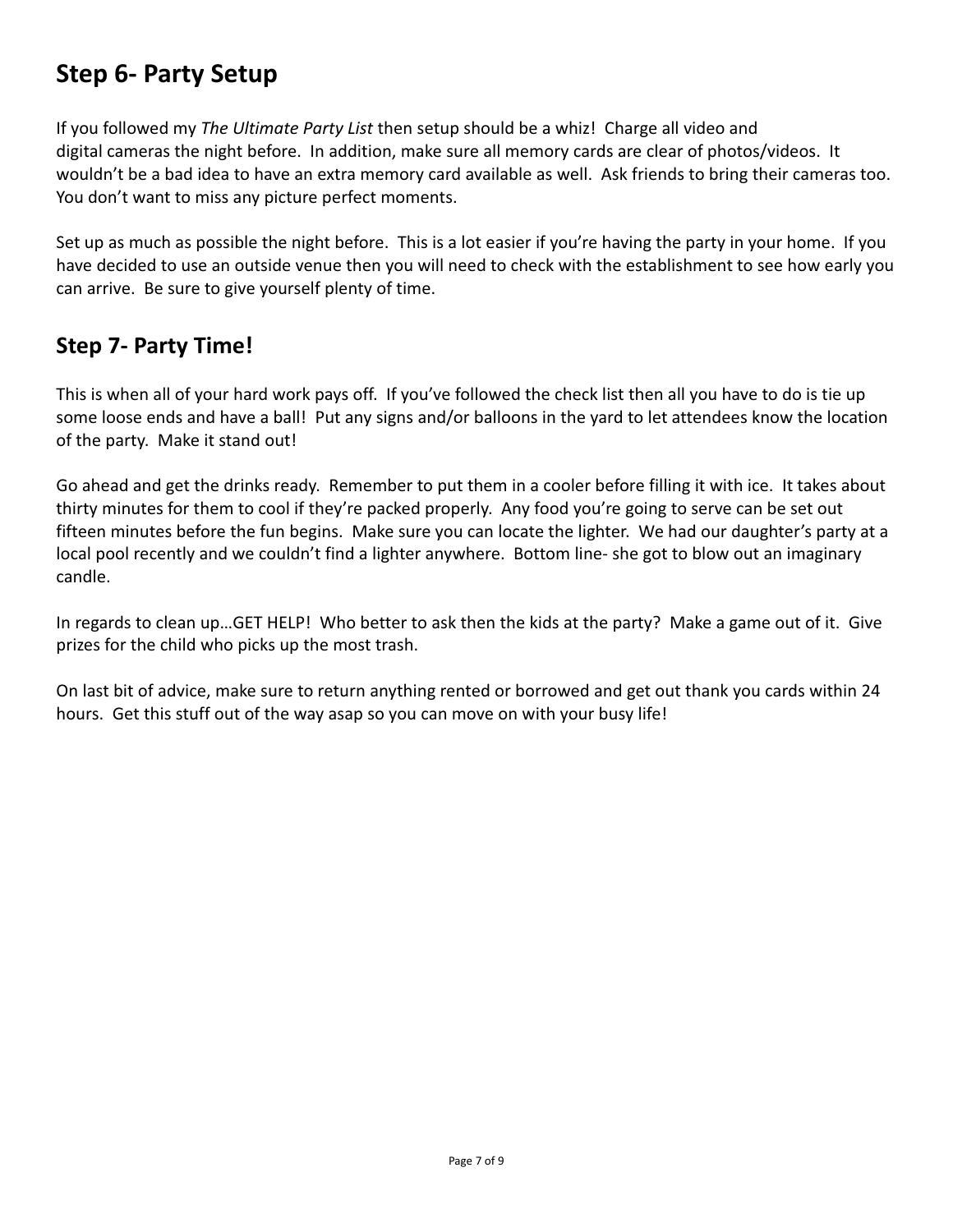## **Squeaky Clean Productions Awesome, FREE Planning Party Guide! (part 2 - How to Get Your Guest to Arrive on Time)**

### **Follow these simple steps to encourage guests to be prompt so everyone can enjoy the party!**

- 1. **Start on the quarter hour**. For example, begin at 2:15 or 2:45 p.m. I learned this technique from a professional meeting planner years ago…It works!
- 2. **Add the word(s) "Sharp or On the Dot" after the start time**. This will help plant the time in your guest minds. Example- 2:15 p.m. **On the Dot**.
- 3. **Request that your guest be on time**. This should go without saying, but you need to say it. Use the words, "Please be on time" in your invitation. Most people will respond when asked.
- 4. **Reminders should go out one week before the party**. You can mail a postcard or you can send out an email. Evite.com is great online source for managing invitations. Just state something like, "Don't forget, Billy's birthday party is Saturday at **2:15 p.m. Sharp**. We look forward to seeing you there!"
- 5. **Add a "Fudge Factor**". Unfortunately, no matter what you do, chances are there will be some stragglers. As a parent, you understand that *things happen*! Therefore, it's best to begin any activities or entertainment 30 minutes after your start time. Plus, it gives kids a chance to let off some steam.